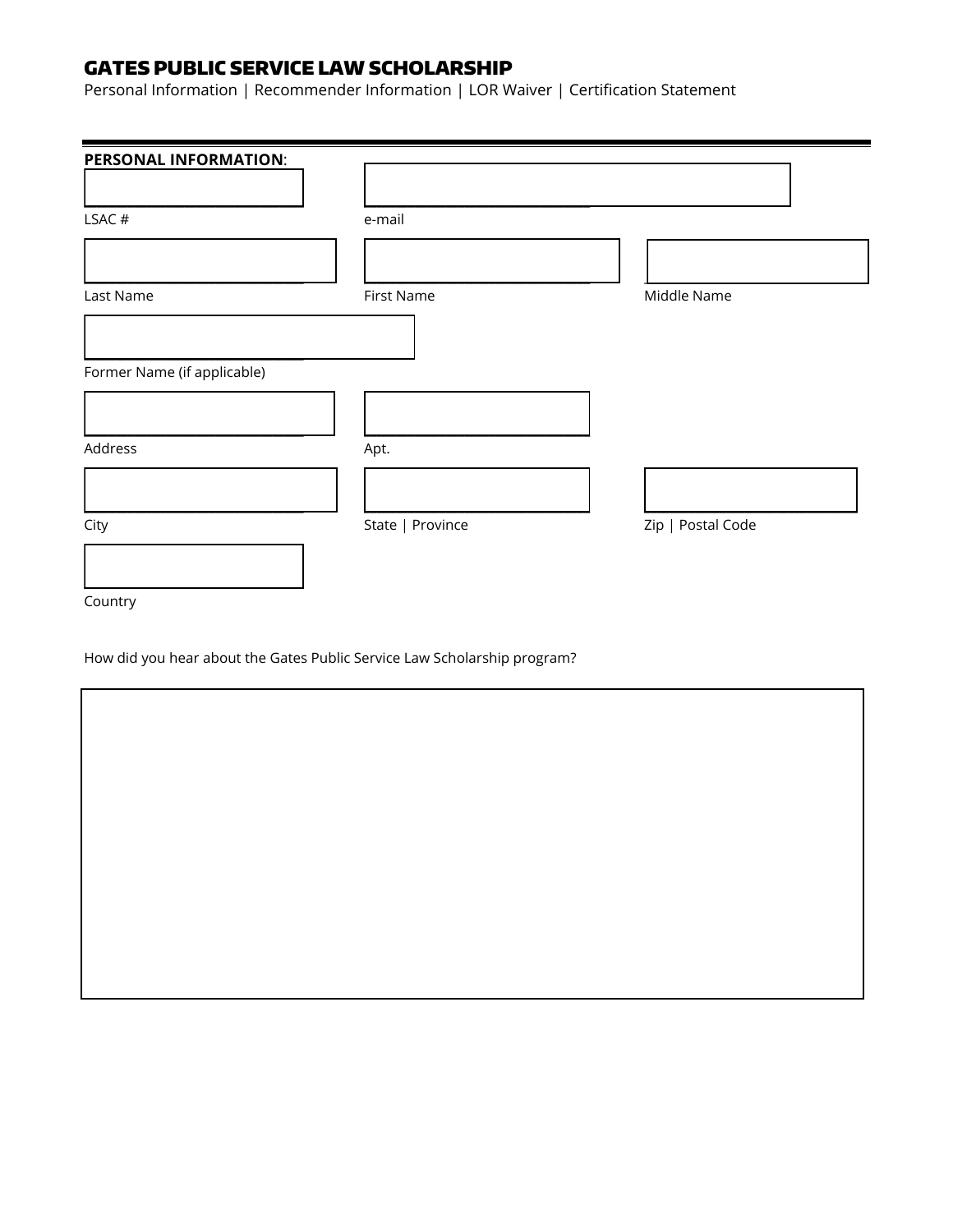# GATES PUBLIC SERVICE LAW SCHOLARSHIP

Personal Information | Recommender Information | LOR Waiver | Certification Statement

| <b>RECOMMENDER # 1 INFORMATION:</b> |              |       |  |  |  |  |
|-------------------------------------|--------------|-------|--|--|--|--|
|                                     |              |       |  |  |  |  |
| Last Name                           | First Name   | Title |  |  |  |  |
| Institution   Company               | Department   |       |  |  |  |  |
|                                     |              |       |  |  |  |  |
| e-mail                              | Phone Number |       |  |  |  |  |
|                                     |              |       |  |  |  |  |
|                                     |              |       |  |  |  |  |
| <b>RECOMMENDER # 2 INFORMATION:</b> |              |       |  |  |  |  |
|                                     |              |       |  |  |  |  |
| Last Name                           | First Name   | Title |  |  |  |  |
|                                     |              |       |  |  |  |  |
| Institution   Company               | Department   |       |  |  |  |  |
|                                     |              |       |  |  |  |  |

e-mail Phone Number

\_\_\_\_\_\_\_\_\_\_\_\_\_\_\_\_\_\_\_\_\_\_\_\_\_\_\_\_\_\_\_\_\_\_\_ \_\_\_\_\_\_\_\_\_\_\_\_\_\_\_\_\_\_\_\_\_\_\_\_\_\_\_\_\_\_\_\_\_\_\_